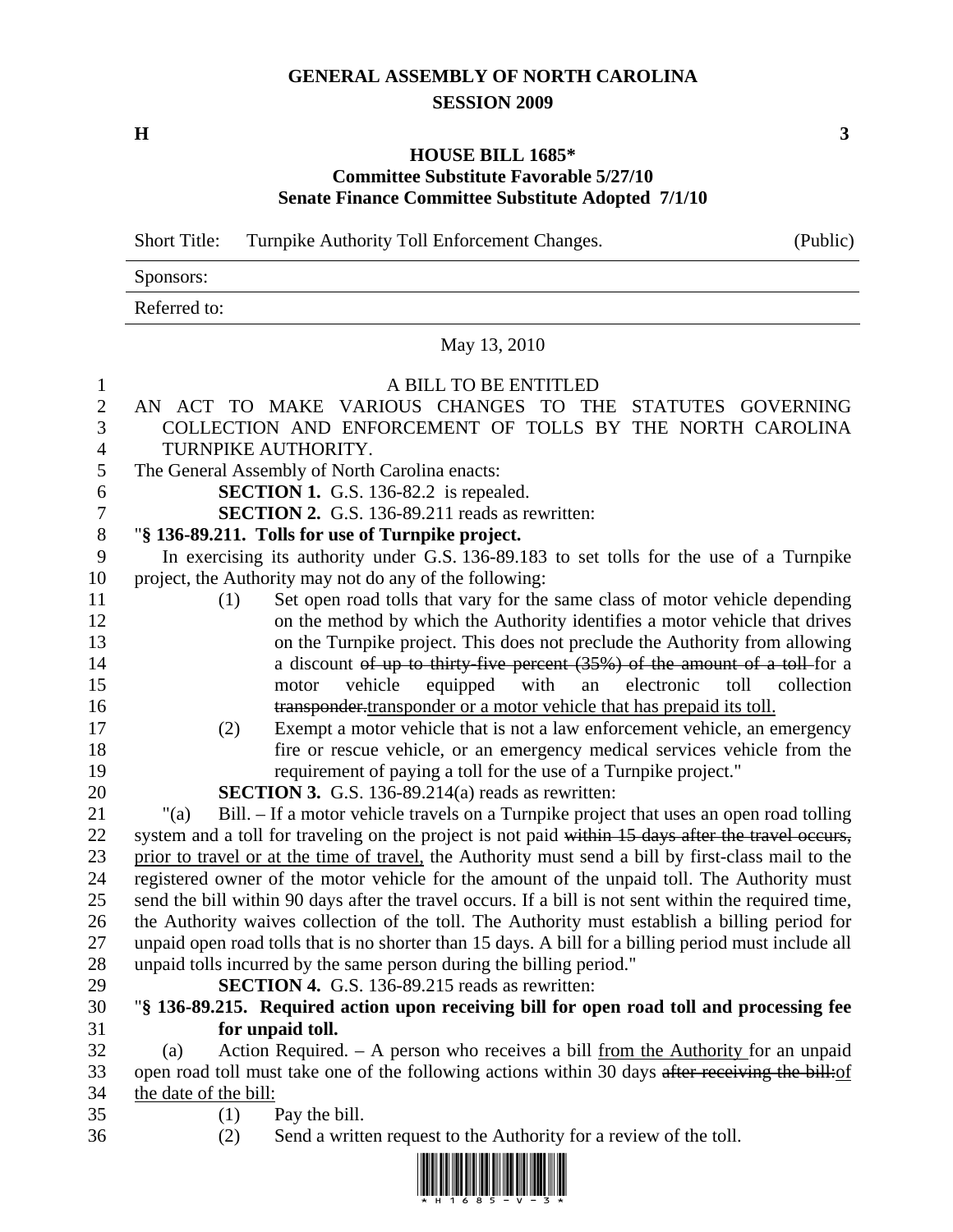|                  | <b>General Assembly Of North Carolina</b><br><b>Session 2009</b>                                      |  |
|------------------|-------------------------------------------------------------------------------------------------------|--|
| 1                | Fee. $-$ If a person does not take one of the actions required under subsection (a) of<br>(b)         |  |
| $\overline{c}$   | this section within the required time, the Authority may add a processing fee to the amount the       |  |
| 3                | person owes. The processing fee may not exceed six dollars (\$6.00). A person may not be              |  |
| $\overline{4}$   | charged more than forty-eight dollars (\$48.00) in processing fees in a calendar year. 12-month       |  |
| 5                | period.                                                                                               |  |
| 6                | The Authority must set the processing fee at an amount that does not exceed the costs of              |  |
| $\boldsymbol{7}$ | identifying the owner of a motor vehicle that is subject to an unpaid toll and billing the owner      |  |
| $8\,$            | for the unpaid toll. The fee is a receipt of the Authority and must be applied to these costs."       |  |
| 9                | <b>SECTION 5.</b> G.S. 136-89.216 reads as rewritten:                                                 |  |
| 10               | "§ 136-89.216. Civil penalty for failure to pay open road toll.                                       |  |
| 11               | Penalty. $- A$ person who receives one-two or more bills for unpaid open road tolls<br>(a)            |  |
| 12               | during the first or second six-month period in a year-and who has not paid the amount due on          |  |
| 13               | those bills within 30 days after the end of the six-month period-is subject to a civil penalty of     |  |
| 14               | twenty-five dollars (\$25.00). The period from January 1 through June 30 of a year is the first       |  |
| 15               | six-month period in a year, and the period from July 1 through December 31 is the second              |  |
| 16               | six-month period in a year. Only one penalty may be assessed for in a six-month period.               |  |
| 17               | Payment. – The Authority must send a notice by first-class mail to a person who is<br>(b)             |  |
| 18               | assessed a civil penalty under this section. A person who is assessed a civil penalty must pay        |  |
| 19               | the unpaid toll for which the civil penalty was imposed, the amount of any processing fee due,        |  |
| 20               | and the civil penalty within 30 days after receiving the notice of the date of the notice.            |  |
| 21               | Penalty Proceeds. $-$ A civil penalty imposed under this section is payable to the<br>(c)             |  |
| 22               | Authority or, if collected when a vehicle registration is renewed, to the Division of Motor           |  |
| 23               | Vehicles of the Department of Transportation. Authority. The clear proceeds of a civil penalty        |  |
| 24               | imposed under this section must be credited to the Civil Penalty and Forfeiture Fund                  |  |
| 25               | established in G.S. 115C-457.1. The guidelines used by the Office of State Budget and                 |  |
| 26               | Management to determine an agency's actual costs of collecting a civil penalty and the clear          |  |
| 27               | proceeds of the civil penalty apply to the determination of the clear proceeds of a civil penalty     |  |
| 28               | imposed under this section."                                                                          |  |
| 29               | <b>SECTION 6.</b> G.S. 136-89.217 reads as rewritten:                                                 |  |
| 30               | "§ 136-89.217. Vehicle registration renewal blocked for unpaid open road toll.                        |  |
| 31               | Registration Block. - Failure of a person to pay an open road toll billed to the<br>(a)               |  |
| 32               | person under G.S. 136-89.214, any processing fee added under G.S. 136-89.215, and any civil           |  |
| 33               | penalty imposed under G.S. 136-89.216 is grounds under G.S. 20-54 to withhold the                     |  |
| 34               | registration renewal of a motor vehicle registered in that person's name. The Authority must          |  |
| 35               | notify the Commissioner of Motor Vehicles of a person who owes a toll, a processing fee, or a         |  |
| 36               | civil penalty. When notified, the Commissioner of Motor Vehicles must withhold the                    |  |
| 37               | registration renewal of any motor vehicle registered in that person's name.                           |  |
| 38               | Collection by DMV. A person whose motor vehicle registration renewal is<br>$\Theta$                   |  |
| 39               | blocked under this section may pay to the Division of Motor Vehicles of the Department of             |  |
| 40               | Transportation the amount owed for unpaid tolls, processing fees, and civil penalties due under       |  |
| 41               | this Part when renewing the vehicle registration. The Division must remit to the Authority the        |  |
| 42               | amount of tolls, fees, and civil penalties collected. The Division's costs of collecting tolls, fees, |  |

- 43 and civil penalties are considered a necessary expense of the operation of the Authority, and the
- 44 Authority must reimburse the Division for these costs." 45 **SECTION 7.** G.S. 136-89.218 reads as rewritten:

## 46 "**§ 136-89.218. Procedures for contesting liability for unpaid open road toll.**

47 (a) Informal Review. – A person who receives a bill for an unpaid open road toll and 48 who disputes liability for the toll may contest the toll by sending to the Authority a request for 49 review of the toll. The person may include a sworn affidavit described in G.S. 136-89.212 that 50 establishes that someone else had the care, custody, and control of the motor vehicle subject to 51 the toll when the toll was incurred. The person must send the request for review to the